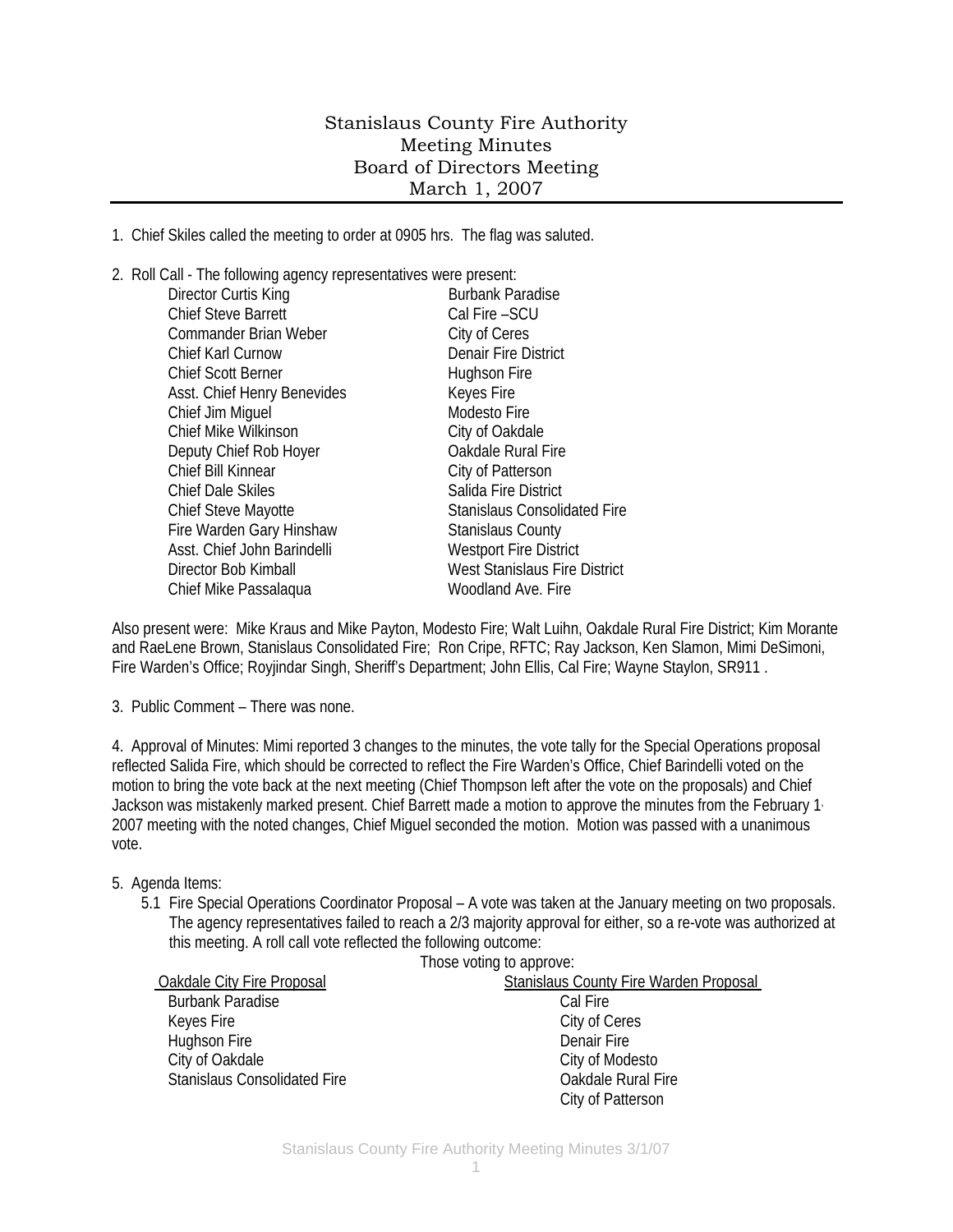Salida Fire Stanislaus County Fire Warden Westport Fire West Stanislaus Fire Woodland Ave. Fire

With a total of 16 votes, a total of 11 votes was required to achieve a 2/3 majority. The vote was 11 for Stanislaus County Fire Warden's Office and 5 for City of Oakdale.

- 5.2 Amendment of JPA We have not received answers back from County Counsel regarding the request for an opinion on revising the JPA document. We will continue to request information on this subject.
- 5.3 Business Plan- Chief Skiles discussed the new business plan being developed. Each service will have revised sets of expectations for the future based on what we have been able to achieve so far this year. Some of the contracts have not had enough time to make much progress due to being awarded well into the year. Some of the ideas that were discussed:

- Fire Prevention- a report on each of the projects, where they currently stand and who is working on them would be helpful

- Investigation – Chief Miguel says that fire investigations is customer driven, they are looking for feedback. An area of future enhancements includes more training for the districts. There were questions regarding the number of prosecutions, possible cost recovery, and the Arson Task Force Agreement.

- Finance / Admin- Some area of enhancements that were discussed: Financial planning for a growing population, strategic plans for the future of the districts, getting boards together, possible visioning process again.

- Communications – Items that are most important to the group need to be identified. Some examples brought up were connectivity to all stations, a centralized server for RMS, funding for dispatch.

- Training – Training requests and CICCS were two items that were mentioned. Both communications and training services are just getting going so there were limited ideas for improvements.

- Special Operations- Since the contract had only just been awarded, there were not many suggestions. However, Chief Miguel believed that having an EMS component would be too big of a project for this position. Regional education for facilities such as the ethanol plant going in Keyes would be very helpful. Chief Ellis agreed that regional pre-fire planning, training, etc. would be very beneficial for that type of facility.

Chief Mayotte suggested a committee. Chief Wilkinson felt that we need a voice in politics; a legislative position would be helpful.

Chief Skiles suggested that the next meeting be set aside as a workshop for the business plan. There was a request that the status of current projects be included in the business plan. There was also a request for a closed session regarding pending litigation.

- 6. Staff / Committee Reports
	- 6.1 Management, Fiscal, Legislative- Mimi reported that the County's budgeting process will be getting underway. Now that we know how much all of the contracts will cost, she will prepare a better projection for next year. She requested that all agency representatives and their alternates turn in a Form 700 to her ASAP. They can be accessed on-line at the FPPC website or she has copies of the cover page for those who only need it.
	- 6.2 Fire Investigations- Chief Payton supplied a report on investigations done in January
	- 6.3 Fire Prevention Chief Slamon provided some cost information for fire sprinkler systems. There was discussion over the cost vs. the savings on insurance. Chief Miguel pointed out that the fire-sprinklers are not about cost savings, they are about life safety. With the new types of developments that are becoming